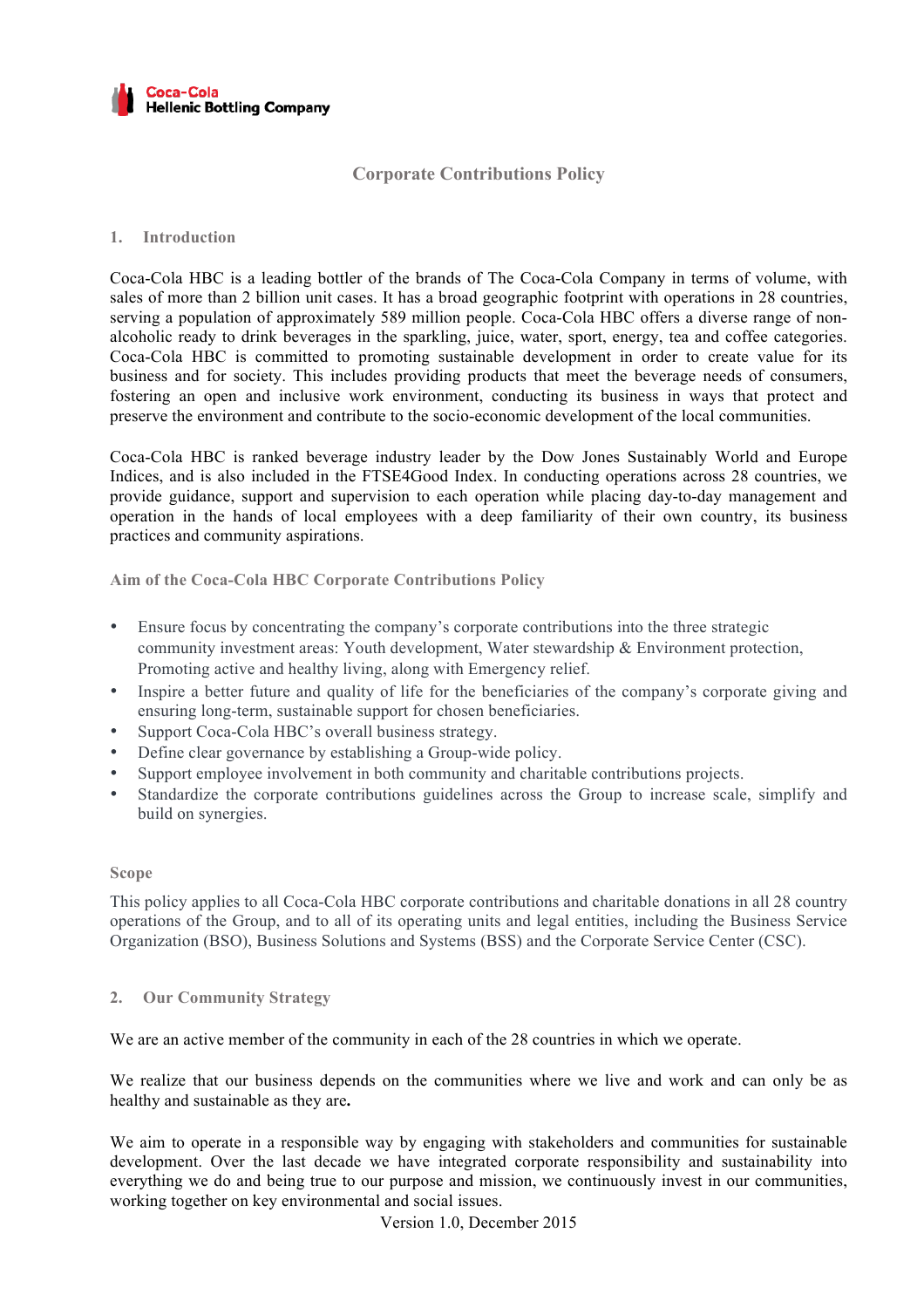

We support communities in three strategic areas and emergency relief:

## **Youth development**

Unemployment among young people is a significant challenge in many markets; therefore we support enterprise educational programmes and offer internships, as well as empower underprivileged young people by providing skills training and access to funds and networks.

## **Water stewardship and environmental protection**

As part of our water stewardship strategy we partner with international and national governmental and nongovernmental organizations to preserve and protect important river basins and watershed areas, such as the Danube, including contributions to preserve wetland habitats and biodiversity. We have water stewardship initiatives in all our countries where this is relevant.

## **Promoting active lifestyles**

As part of our health and nutrition strategy, we support initiatives across our operating region that encourage people to be more active, and have stepped up our efforts to achieve the global objectives of The Coca-Cola System\*. During 2014, more than 1.6 million people took part in sports and fitness programmes supported by Coca-Cola HBC.

## **Emergency relief**

Should our communities be affected by unexpected events of disasters of any kind, we consider it our duty to provide support and engage in emergency relief efforts led by the relevant organizations.

To this end, we continue to strengthen our collaboration with the International Federation of Red Cross and Red Crescent Societies and National Red Cross/Red Crescent societies and other NGOs.

These partnerships enable us to respond rapidly to disasters by delivering safe drinking water and other supplies through our logistics and delivery systems.

\* The Coca-Cola System is the term used to describe the business system of The Coca-Cola Company and its bottling partners worldwide

# 3. **Definitions**

Corporate Contributions fall into the following categories:

- Monetary contributions
- In-kind, such as product donations, and
- Pro bono support, including but not limited to donating professional level of service and management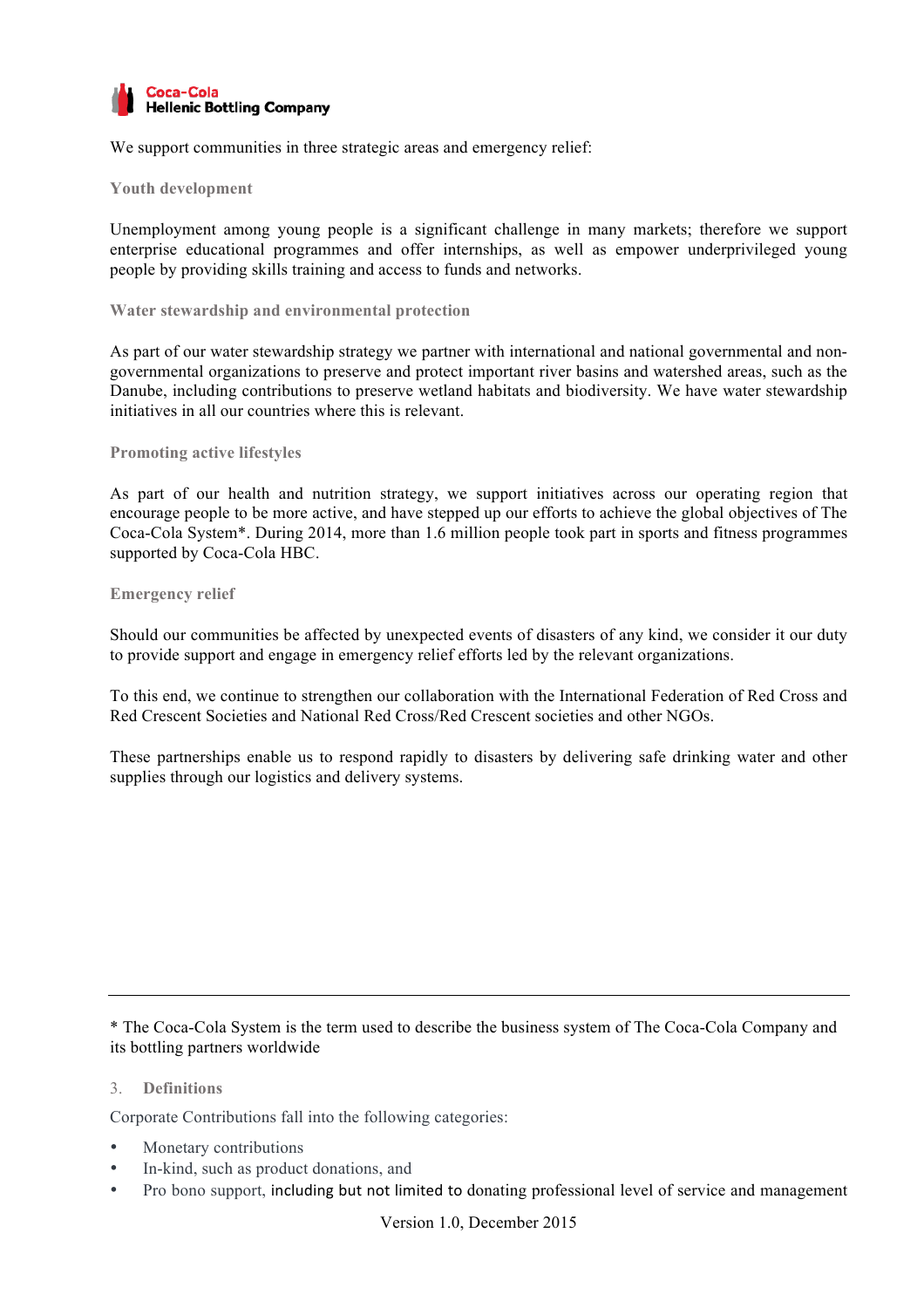

expertise, skills and time to non-profit organizations and employee time spent volunteering during work hours.

4. **Coca-Cola HBC Group and country compliance**

Most of Coca-Cola HBC's corporate contributions are managed by its country operations. Coca-Cola HBC's aim is to ensure that the company's contributions are made in accordance with this policy and the Group Community Strategy.

Please see below for further details on Coca-Cola HBC's selection and approval processes.

5. **International and local management**

Coca-Cola HBC's operates both international and local contributions.

International corporate contributions are managed by Coca-Cola HBC's Group Public Affairs and Communications team while local initiatives are the responsibility of the company's 28 country operations.

6. **Selection criteria and Restrictions**

All recipients of Coca-Cola HBC corporate contributions must be registered as non-profit organizations.

The selection process must comply with the terms and objectives of Coca-Cola HBC's Corporate Contributions Policy. Given the objectives of this Policy, the recipients will be involved in the company's four priority areas: Youth Development, Water stewardship & Environmental protection, Promoting Active Healthy Living and Emergency relief.

- **7. Coca-Cola HBC does NOT support:**
- **Individuals**
- Religious, political or legislative organizations

• Organizations that do not have a non-discrimination policy (to ensure they do not discriminate based on race, ethnicity, color, sex, religion, age, national origin, ancestry, citizenship, sexual orientation, gender identity and/or expression, or disability)

• organizations that are directly involved in gambling, recreational or illegal drugs, tobacco and armaments (with the exception of those charities and organizations specifically dedicated to tackling addiction or drug abuse)

- Professional local sports or athletic teams
- Travel or organized field trips
- Monuments or memorials
- Family reunions
- Beauty contests or commercial shows
- Marketing or advertising projects
- Land, building or equipment construction or renovation projects

• organizations that do not fully respect human as per the UN Guiding Principles on Business and Human Rights and the resolutions of ILO Conventions.

- Anything that may have detrimental effect on our natural environment/ biodiversity
- Entities without good standing and a clean record with authorities

Coca-Cola HBC will only support organizations that do not conflict with Coca-Cola HBC's business principles and Code of Business Conduct and will fully disclose if there is any conflict of interest.

**8. Coca-Coca HBC's preference is for non-profit organizations that:**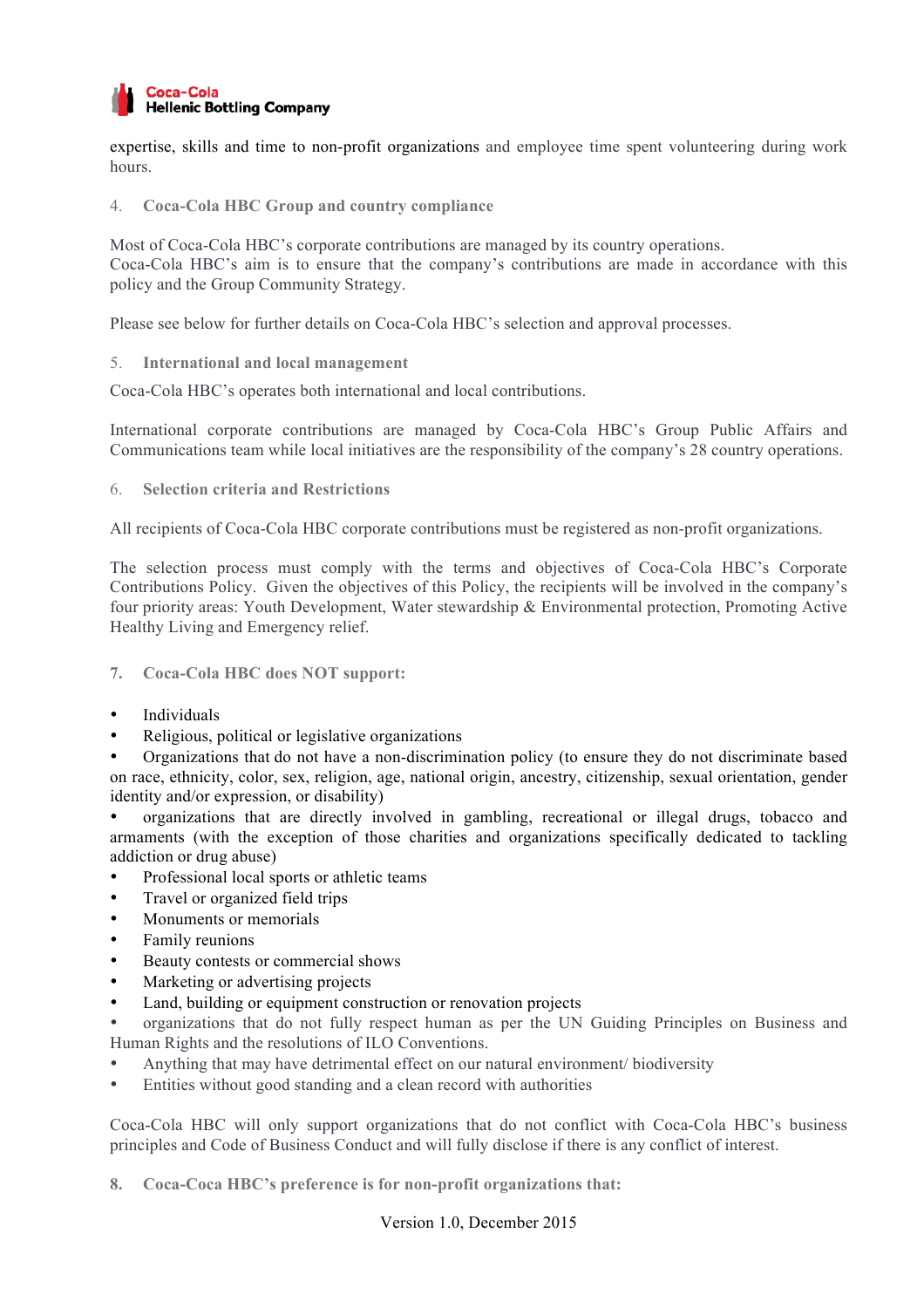

- Have long-term goals and objectives that are publicly communicated
- Are committed to sustainable development
- Are well regarded by stakeholders
- Encourage stakeholder engagement and volunteerism
- Are transparent about their activities and report on those publicly

## **9. Reducing risk:**

The guidelines below explain how to reduce risk related to corporate contributions:

- Decisions to give corporate contributions should be approved in accordance with our company's chart of authority.
- Ensure that corporate contributions are not being used as a disguise for bribery.
- Perform due diligence of new receivers or partners.
- Be aware of potential conflicts of interest.
- Avoid donations and sponsorships that may be perceived as political contributions.
- Obtain the approval of Coca-Cola HBC's Legal department in case any government official is a director or officer of a non-profit organization or is otherwise closely associated with the non-profit organization, or requests that the Company donate to the non-profit organization.
- Ensure that all payments are properly recorded in the accounts.
- Avoid any confidentiality clauses in charity and sponsorship agreements to enable us to freely publicly disclose such contributions.
- Contributions in a form of donations made to government agencies are permissible, provided that:
- a) Coca-Cola HBC's Legal counsel has been consulted regarding acceptability under local law;
- b) There is no expectation that the contribution is given in exchange for any return favour or business advantage from the government (quid pro quo).

#### **10. Employee Volunteering**

Coca-Cola HBC encourages employees to give their time and expertise to support local community and community partner organisations, as well as donate management time and expertise to support nongovernmental organizations in their core activities.

#### 11. **Governance**

The Coca-Cola HBC Corporate Contributions policy is managed by the Group Public Affairs and Communications team.

Recommendations are validated by the Sustainability steering committee prior to presentation to the Company's Operating Committee and the Board of Director's Social Responsibility Committee.

All organizations requesting support will be informed with resolution in due course.

12. **Payment terms and contracts**

Coca-Cola HBC has standard terms for payments, including those made to charities and non-profit organizations.

All partnerships must be supported by appropriate documentation, i.e., contract, agreement, declarations of compliance to ethics codes, etc. The contract should state in detail amounts payable, payment periods, objectives and purposes of the contribution, as well as any other relevant information, and is subject to